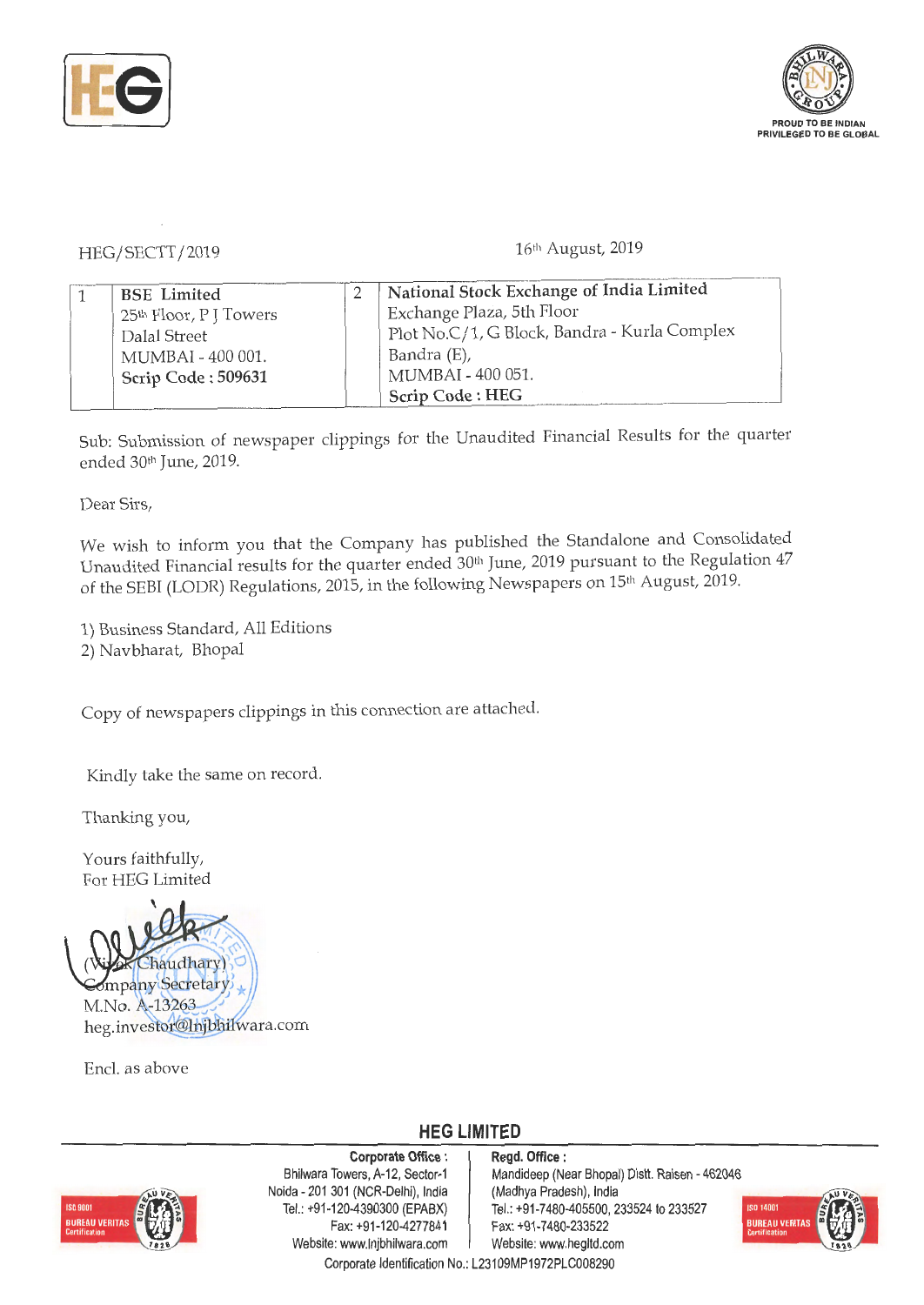Business Standard

# [tliE6] **HEG LIMITED**



#### STATEMENT OF STANDALONE AND CONSOLIDATED UNAUDITED FINANCIAL RESULTS FOR THE QUARTER ENDED 30TH JUNE, 2019  $($ ₹ in Crores)

|            | <b>Particulars</b>                                                                                                                                 | <b>Standalone</b>        |                      |                          |                   | Consolidated         |                          |                          |                   |
|------------|----------------------------------------------------------------------------------------------------------------------------------------------------|--------------------------|----------------------|--------------------------|-------------------|----------------------|--------------------------|--------------------------|-------------------|
| SI.<br>No. |                                                                                                                                                    | <b>Quarter Ended</b>     | <b>Quarter Ended</b> | Quarter Ended            | <b>Year Ended</b> | <b>Quarter Ended</b> | <b>Quarter Ended</b>     | <b>Quarter Ended</b>     | <b>Year Ended</b> |
|            |                                                                                                                                                    | 30-06-2019               | 31-03-2019           | 30-06-2018               | 31-03-2019        | 30-06-2019           | 31-03-2019               | 30-06-2018               | 31-03-2019        |
|            |                                                                                                                                                    | <b>Unaudited</b>         | <b>Audited</b>       | <b>Unaudited</b>         | <b>Audited</b>    | <b>Unaudited</b>     | <b>Audited</b>           | <b>Unaudited</b>         | <b>Audited</b>    |
|            | Total income from operations                                                                                                                       | 816.51                   | 1,346.65             | 1,587.38                 | 6,592.83          | 816.51               | 1,346.65                 | 1,587.38                 | 6,592.83          |
| 2.         | Net Profit / (Loss) for the period (before Tax, Exceptional<br>and/or Extraordinary Items)                                                         | 359.98                   | 806.22               | 1,176.62                 | 4,677.08          | 359.98               | 806.22                   | 1.176.62                 | 4,677.08          |
| 3.         | Net Profit / (Loss) for the period before tax (after<br>Exceptional and/or Extraordinary Items)                                                    | 359.98                   | 806.22               | 1,176.62                 | 4,677.08          | 359.98               | 806.22                   | 1,176.62                 | 4,677.08          |
| 4.1        | Net Profit / (Loss) for the period after tax (after Exceptional<br>and/or Extraordinary Items)                                                     | 234,39                   | 524.42               | 770,30                   | 3,050.43          | 243.48               | 482.28                   | 775.66                   | 3,026.16          |
| 5.         | Total Comprehensive Income for the period [Comprising]<br>Profit/ (Loss) for the period (after tax) and Other<br>Comprehensive Income (after tax)] | 234.39                   | 524.54               | 770.30                   | 3,049.79          | 243.49               | 482.44                   | 775.67                   | 3,025.57          |
| 6.         | <b>Equity Share Capital</b>                                                                                                                        | 38,60                    | 38.60                | 39.96                    | 38.60             | 38.60                | 38.60                    | 39.96                    | 38.60             |
|            | Reserves (Excluding Revaluation Reserves)                                                                                                          | $\overline{\phantom{a}}$ | $\blacksquare$       | $\overline{\phantom{a}}$ | 3,680.40          |                      | $\overline{\phantom{a}}$ | $\overline{\phantom{a}}$ | 3.755.09          |
| 8.         | Earnings Per Share (of ₹ 10/- each) (for continuing and<br>discontinued operations) (not annualized)                                               |                          |                      |                          |                   |                      |                          |                          |                   |
|            | <b>Basic</b>                                                                                                                                       | 60.73                    | 131.39               | 192.77                   | 763,60            | 63.09                | 124.96                   | 194.11                   | 757.53            |
|            | <b>Diluted</b>                                                                                                                                     | 60.73                    | 131.39               | 192.77                   | 763.60            | 63.09                | 124.96                   | 194.11                   | 757.53            |

#### **Notes:**

The above is an extract of the detailed format of Quarterly Financial Results filed with the Stock Exchanges under Regulation 33 of the SEBI (Listing Obligations and Disclosure Requirements) Regulations, 2015.

**Place** : **Noida (U.P) Dated: 14th August, 2019** 



For **HEG Limited**  Sd/- **Ravi Jhunjhunwala Chairman, Managing Director** & **CEO**  > II **DIN: 00060972** 

*,>\** **CIN:** L23109MP1972PLC008290 -~ -... ~

Registered Office: Mandideep (Near Bhopal) Distt. Raisen - 462 046, (M.P.); Phone: 07480-233524; 3626; Fax: 07480-233522 Corporate Office: Bhilwara Towers, A-12, Sector -1, Noida - 201 301 (U.P.); Phone: 0120-4390300 (EPABX). 6120-4277841 E-mail: heg.investor@lnjbhilwara.com; Website: www.hegltd.com